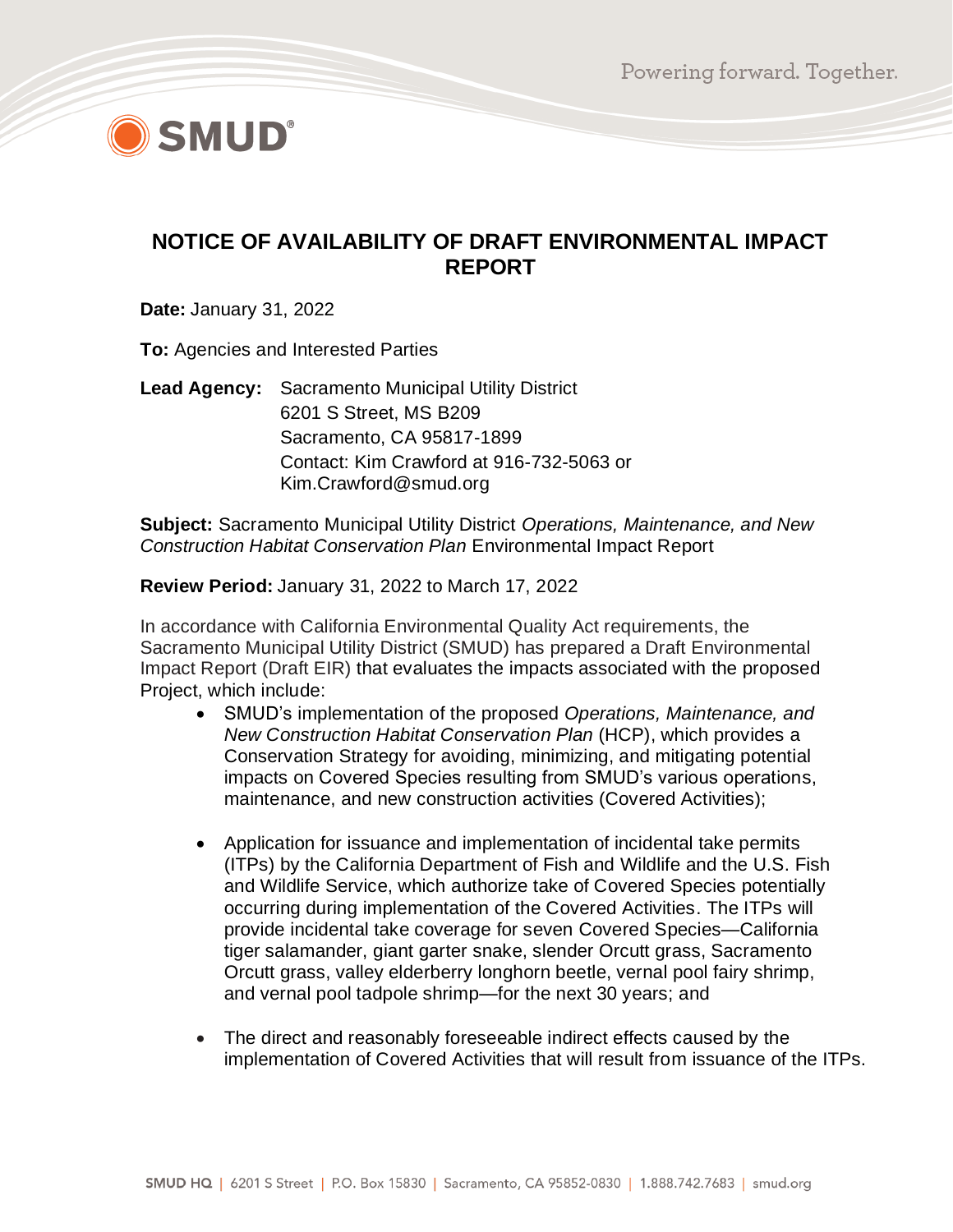SMUD's lead agency approval of the proposed Project would authorize implementation of the proposed HCP and ITPs, but would not confer or imply discretionary approval by SMUD of any specific Covered Activity. Implementation of the proposed Project, instead, will condition how SMUD implements Covered Activities when the Covered Species are or may be present.

The EIR is intended to serve as an informational document for the public agency decision makers and the general public regarding the characteristics and objectives of the proposed Project, potential environmental impacts, recommended mitigation measures and feasible alternatives to the proposed Project.

#### **Project Location**

Implementation of the proposed HCP would entail a Permit Area and Plan Area. The Permit Area is where SMUD would implement the Covered Activities described in the proposed HCP. The Permit Area consists of SMUD's service territory in Sacramento and Placer counties, SMUD's natural gas pipeline in Yolo County, and small portions in Amador and San Joaquin counties which are located adjacent to Sacramento County. The Permit Area is 577,554 acres. The Plan Area is the area within which SMUD would implement the Conservation Strategy to mitigate potential impacts on Covered Species resulting from Covered Activities. The Plan Area includes the Permit Area and conservation/mitigation banks and other HCP Plan Areas outside the Permit Area that SMUD may partner with to accomplish the HCP mitigation requirements. Figures of the Permit Area and Plan Area are available for review on SMUD's web page at: **smud.org/CEQA**.

## **Significant Environmental Effects**

Impacts related to cultural and Tribal cultural resources were determined to be potentially significant and were addressed in the Draft EIR. After implementation of recommended mitigation measures, the Draft EIR concluded that impacts related to cultural and Tribal cultural resources would be less than significant.

#### **Cortese-Listed Sites**

There are 17 sites within the Permit Area that are listed on the California Department of Toxic Substance Control's Hazardous Waste and Substances Sites (Cortese) List.